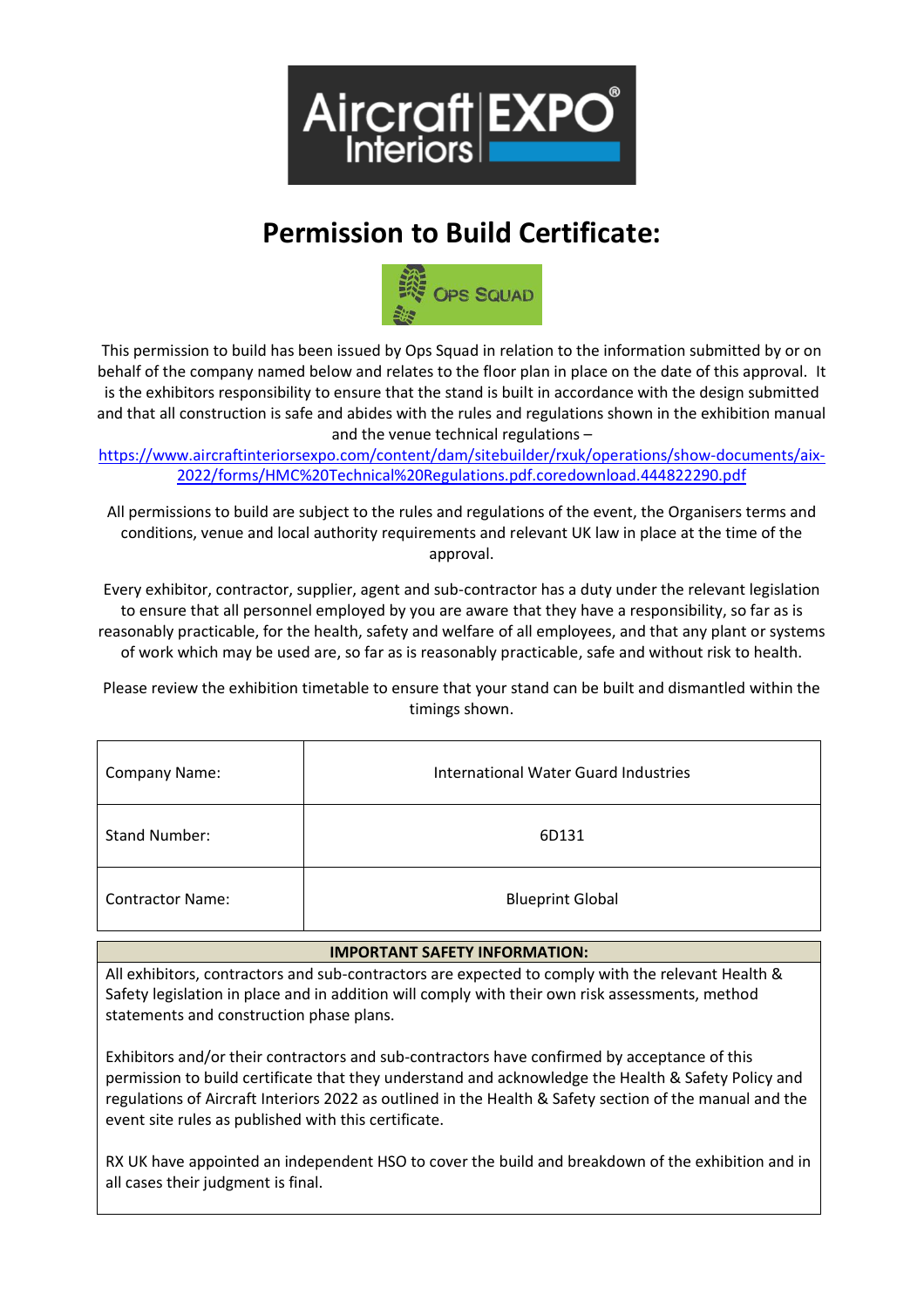All exhibitors, contractors and sub-contractors must have their own, adequate insurance cover in place for the duration of their time onsite. It is an exhibitor's responsibility to ensure that their appointed contractors have suitable and sufficient cover in place.

Anyone not complying with the event site rules or considered to be acting dangerously will be removed from site immediately and may be denied permission to return.

| Height:                                  | 4m                                                                                                                                                                                                                     |
|------------------------------------------|------------------------------------------------------------------------------------------------------------------------------------------------------------------------------------------------------------------------|
| Dimensions:                              | $7m \times 3m$                                                                                                                                                                                                         |
| Open Sides:                              | 2                                                                                                                                                                                                                      |
| Orientation:                             | The orientation matches the floor plan                                                                                                                                                                                 |
| Dividing Walls:                          | The dividing walls on the stand must be finished on the rear in a<br>plain/neutral colour when facing into another stand above 2.5m from<br>ground level. The rear of any such wall may not carry branding, logos, etc |
| Open Side Walling:                       | Meets the criteria of the show                                                                                                                                                                                         |
| Door Placement/Vision<br>Panels:         | The door placement shown on the plan is suitable<br>All doors must contain a vision panel of relevant size and in a suitable<br>position                                                                               |
| Flooring & Ramps                         | The stand has carpet direct to floor - please ensure that lo-tac tape is<br>used                                                                                                                                       |
| Construction<br>materials/Fire Retardant | Suitable construction materials are being used<br>Please ensure fire certification is available for all materials should<br>information be required onsite - e.g ceilings, artificial foliage, glazing,<br>drapes, etc |
| Glass/Acrylic                            | N/A                                                                                                                                                                                                                    |
| <b>Ceilings &amp; Covered Areas</b>      | As part of the stand is covered the venue may require information on<br>materials used and may require fire precautions to be in place -<br>information will follow                                                    |
| Rigging                                  | <b>None</b>                                                                                                                                                                                                            |

## **Stand Construction Details:**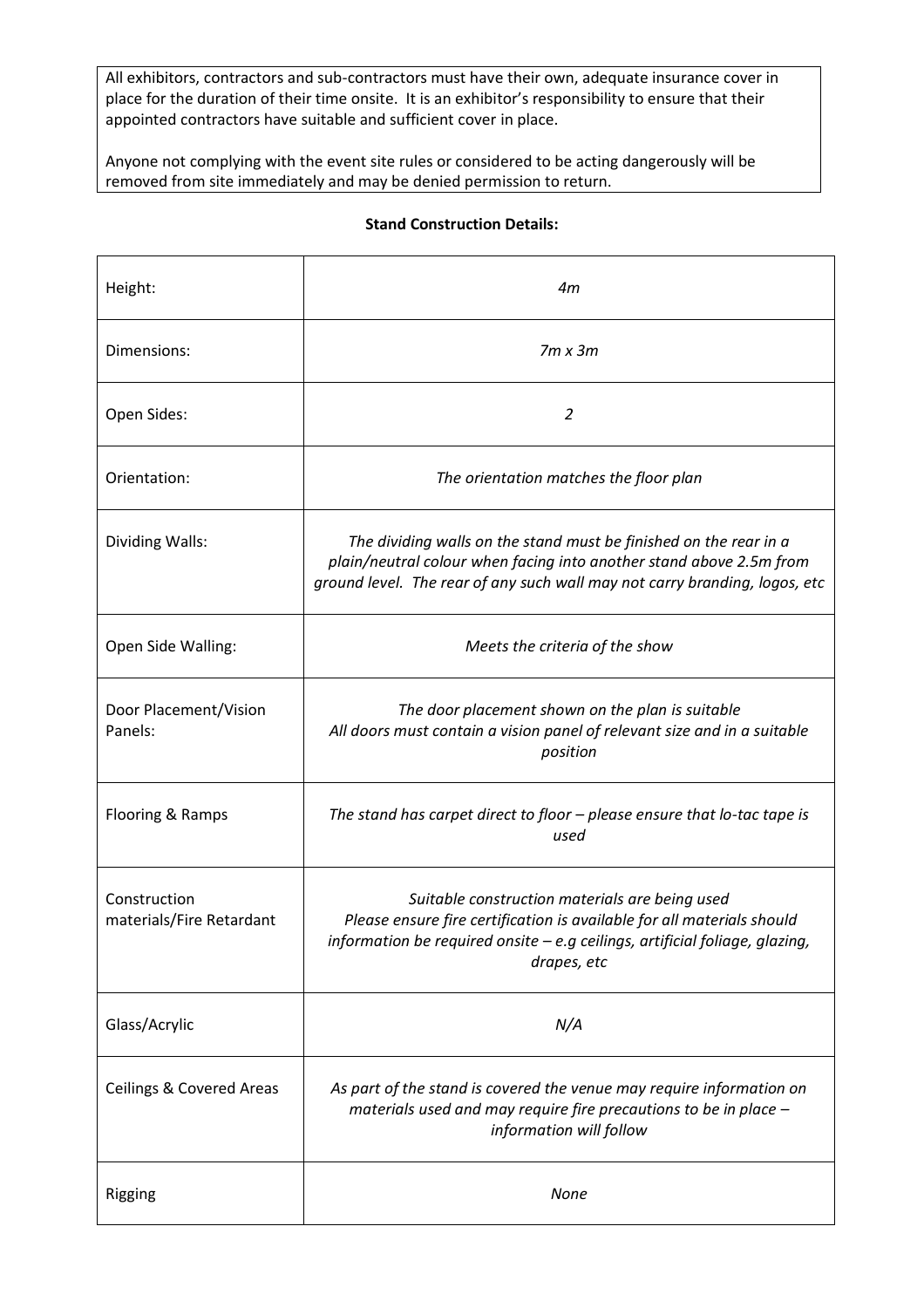| Sustainability             | Where possible the materials used should be reused or recycled                                                                                                                                                                                                                                                                                                                                                                                                                     |
|----------------------------|------------------------------------------------------------------------------------------------------------------------------------------------------------------------------------------------------------------------------------------------------------------------------------------------------------------------------------------------------------------------------------------------------------------------------------------------------------------------------------|
| Waste                      | The contractor must order suitable waste removal/provision with the<br>venue. Any remaining waste will be charged directly to the client                                                                                                                                                                                                                                                                                                                                           |
| Items of Special Interest: | None                                                                                                                                                                                                                                                                                                                                                                                                                                                                               |
| Signed off:                | 22nd May 2022                                                                                                                                                                                                                                                                                                                                                                                                                                                                      |
| Comments:                  | Please ensure you adhere to the build and breakdown times:<br><b>Build dates:</b><br>Friday $10^{th}$ June 08:00 - 20:00<br>Saturday $11^{th}$ June 08:00 - 20:00<br>Sunday 12th June 08:00 - 20:00<br>Monday 13 <sup>th</sup> June 08:00 - 20:00<br><b>Breakdown dates:</b><br>Thursday $16^{th}$ June $18:30 - 22:00$<br>Friday $17th$ June 08:00 - 20:00<br>Saturday 18 <sup>th</sup> June 08:00 - 16:00<br>This certificate is subject to onsite inspection and venue approval |

*Note: Items are only included where applicable to give additional clarity to client*

# **Event Safety Rules:**

### **Paperwork:**

A suitable and sufficient risk assessment, method statement and construction phase plan must be in place prior to the commencement of work

# **Personal Protective Equipment:**

You are required to wear the minimum PPE requirements – this includes a hi-visibility jacket and suitable protective footwear – safety shoes. Sandals, high heels and similar shoes are not acceptable.

Additional PPE may be required for the duties you are performing. This could include gloves, hard-hat, ear defenders, etc

### **Housekeeping:**

You must keep a tidy site throughout and ensure all waste materials are removed at regular intervals.

All tools should have suitable guards, extraction and dust bags fitted.

You must secure any equipment left unattended to prevent unauthorised use.

### **Working at Height:**

All work at height must be covered by your risk assessment for the stand. You will only be permitted to work using the correct equipment for the task you are performing – this means you must have safe means of access and suitable fall prevention equipment in place.